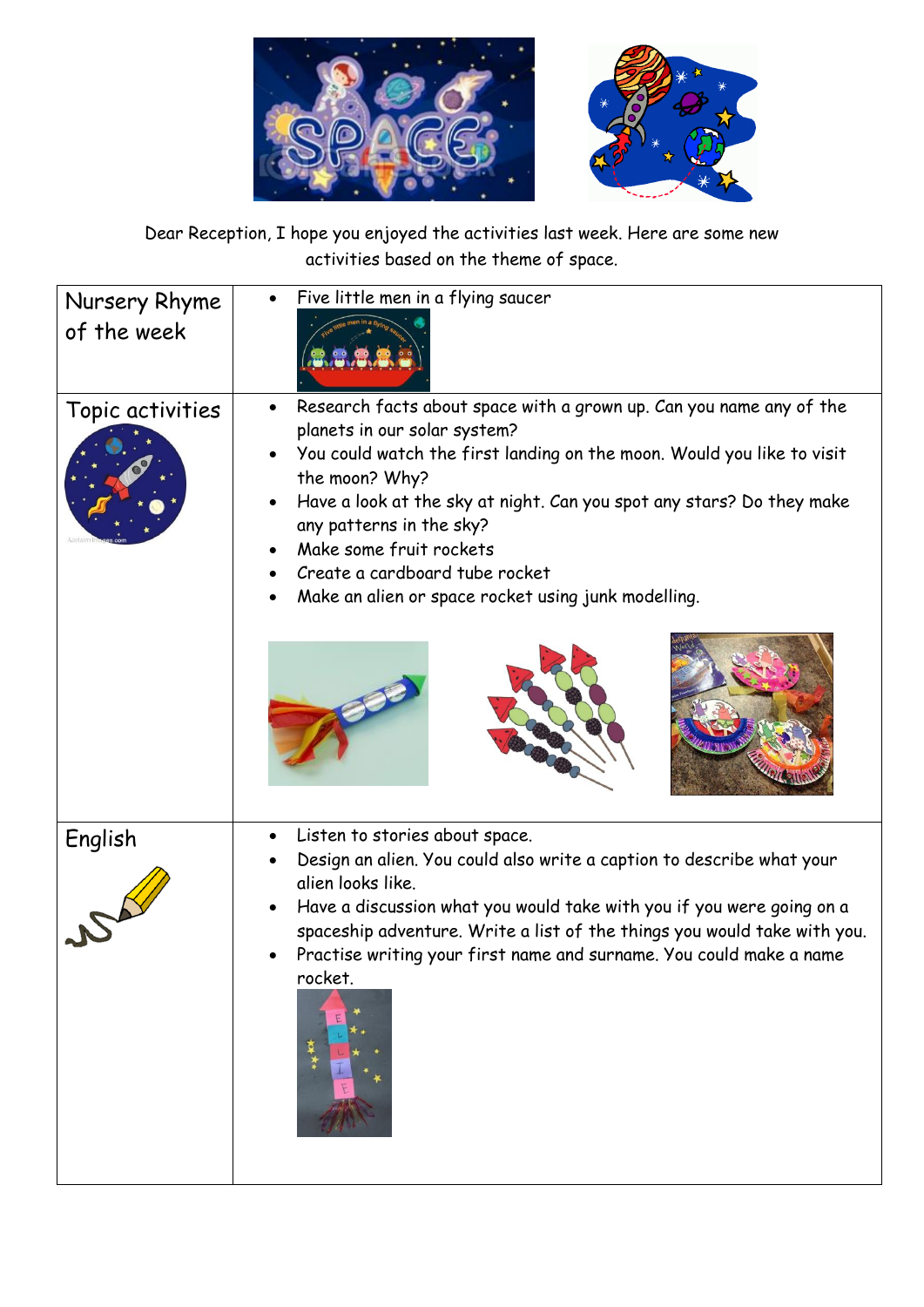| Phonics                | Practise your sounds using phonics play:<br>https://www.phonicsplay.co.uk<br>Continue to practise reading your tricky words. How many can you read<br>in 1 minute? Can you beat your score the next day?<br>Moon contains the 'oo' sound. Can you write down as many words as you<br>can with the 'oo' sound. Why not try and put some of the words into a<br>sentence and write them down.<br>Have a go at reading the space sentence cards.<br>Continue to practise your letter formations                                                                                                                                                                                                                                                                                                   |
|------------------------|------------------------------------------------------------------------------------------------------------------------------------------------------------------------------------------------------------------------------------------------------------------------------------------------------------------------------------------------------------------------------------------------------------------------------------------------------------------------------------------------------------------------------------------------------------------------------------------------------------------------------------------------------------------------------------------------------------------------------------------------------------------------------------------------|
| Maths                  | Complete the maths activity challenges<br>Can you pretend to do a rocket countdown before BLAST OFF!<br>10,9,8,7,6,5,4,3,2,1<br>Play 'I am thinking of a shape'. Describe a shape to a grown up. Can they<br>guess the shape you are describing? Tell them how many sides and<br>corners they have.<br>Create a spaceship using 2D or 3D shapes.<br>Practise reading and adding 2 single digit numbers together. Eg 3 + 6 =                                                                                                                                                                                                                                                                                                                                                                    |
| VE Day<br>Celebrations | To celebrate the 75 <sup>th</sup> VE Day Anniversary celebrations why don't you try some<br>of the activities below:<br>Design and decorate some bunting. Could you make a repeating pattern<br>with the colours red, blue and white?<br>Make a sandwich for the celebration with a grown up. Discuss what<br>ingredients you need. You might even write the recipe for someone else<br>to use.<br>VE day colouring.<br>$\bullet$<br>VE Day 75th Anniversary Celebrat<br>Design a poster for your party.<br>Make a VE day medal using playdough.<br>Make a paper aeroplane with a member of your<br>Friday 8th May 2020<br>family. I wonder who threw theirs the<br><b>DECORATE YOUR HOUSE RED. WHITE</b><br>ND BLUE AND ENJOY A PICNIC<br>furthest?<br><b><i><u>YOUR FRONT GARDEI</u></i></b> |
| <b>RE</b>              | Discuss that lots of special celebrations take place in a critic on and one<br>of them being Weddings. Discuss who would be present at a wedding<br>(Priest, bride, groom ect) Discuss what happens during this special<br>celebration and look at photos of a wedding ceremony. You could also<br>design your own wedding dress.                                                                                                                                                                                                                                                                                                                                                                                                                                                              |
| PE                     | Joe Wicks will be doing a live PE session for children Monday - Friday<br>$\bullet$<br>9am on his YouTube channel:<br>https://www.youtube.com/channel/UCAxW1XT0iEJo0TYlRfn6rYQ<br>You could practise your fine motor skills by having a go of dough disco.<br>Play your favourite tunes and make lots of wonderful creations using<br>playdough. Developing the strength in your finger muscles really helps                                                                                                                                                                                                                                                                                                                                                                                   |